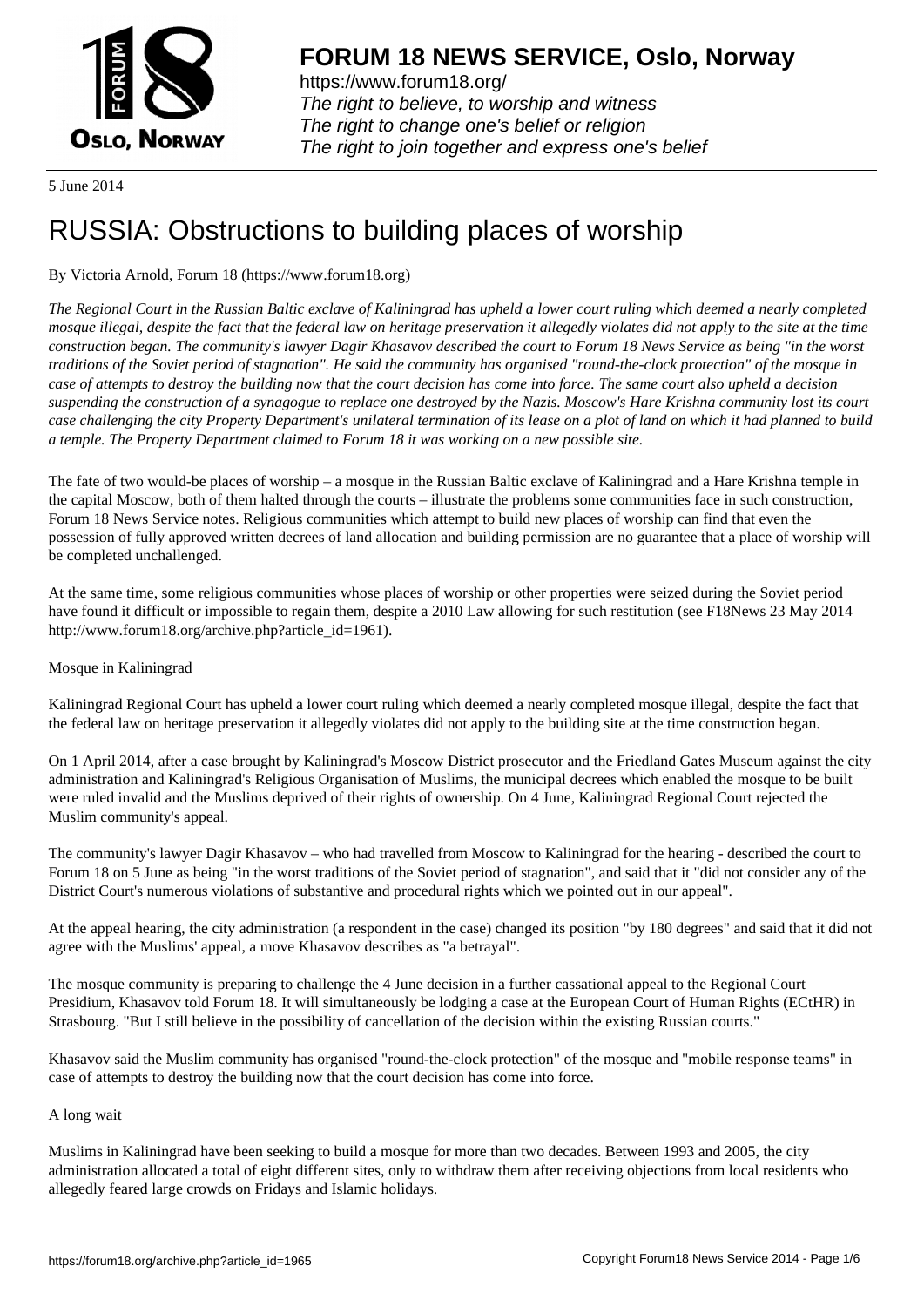for the most road, the other for an access road, when the most road, when the most road  $\alpha$ Central District court ordered a halt to construction on the grounds that it violated the preservation zone around an object of cultural heritage (the nineteenth century Friedland Gates, now a museum).

According to the 1 April 2014 Moscow District court verdict, seen by Forum 18, the city administration issued the preliminary act selecting the land in July 2007. The mayor's preliminary decree to this effect followed in January 2008. The land was formally allocated to the Muslim community by a further decree in August 2009. A building permit was issued in October 2010 and building work began the following month.

The presence of the mosque was first challenged by local residents in the winter of 2011-12, but Central District Court ruled its construction legal in February 2012.

#### Construction halted

The December 2013 court decision to suspend construction came at the request of the Friedland Gates Museum. Representatives of the Muslim community were not invited to the hearing, and discovered the outcome only when they were denied a lease extension which they had requested in order to continue work on the site.

In June 2013, Kaliningrad's regional government passed a law confirming the boundaries of monuments and the preservation zones surrounding them. Such zones, and restrictions on the activities permitted within them, had existed in Kaliningrad prior to this date under a 2002 Federal Law on Objects of Cultural Heritage and a regional decree of 2008, which established a plan for the formal development of preservation zones in the region. Only the 2013 regional law, however, explicitly delineated the zones. It became clear that the unfinished mosque lay within that of the Friedland Gates.

#### One case upheld, one refused

Moscow District court combined the Museum's and prosecutor's separately initiated suits into one and considered both in a single set of hearings. Although the objections to the mosque and the arguments presented were almost identical, Judge Irina Vartach-Vartetskaya ruled against the Museum as it did not have the right to go to court on its own behalf – only the Culture Ministry and its regional organs can initiate cases relating to violations of heritage preservation laws.

The court upheld, however, the Moscow district prosecutor's case on behalf of "a group of unspecified persons" whose constitutional rights to "a pleasant environment" and "freedom of movement" had been infringed by "unlawful" construction.

The court accepted the prosecutor's arguments that the disputed land was part of a recreational zone (South Park) in which no construction or other activities unrelated to its purpose (rest, tourism, physical culture, sports) may take place. Amid changes to the city's general plan, the city council had excluded the plot from the park in December 2007 (that is, after the decision to give the land to the Muslim community but before the decree which actually transferred it). It was added instead to the category of public and commercial land.

However, in June 2011 Central District Court ruled this decision invalid from its date of adoption. The court pointed to alleged requests from local residents who objected to changes to the general plan. Representatives of the Muslim community were not invited to the hearing.

Despite the fact, then, that when the plots of land were drawn up and handed over to the Muslim community and building permission given (in 2009 and 2010), they were not part of the park, Judge Vartach-Vartetskaya deemed regulations on recreational zones applicable to the city administration's decisions surrounding the mosque.

While the court acknowledged that the June 2013 regional law delineating the preservation zone around the Friedland Gates had not been in force when the mosque site had been transferred and the building permit granted, it noted that the zone itself was in existence prior to this date under federal law (2002) and regional law (2008). It thus ruled that the city administration and the Muslim community should have checked what is permitted in preservation zones. In her verdict, the judge took into account the fact that, after June 2013, construction was then still going on in a restricted area (as the building had not yet been completed).

# Who initiated lawsuit?

Asked by Forum 18 on 28 May whom the prosecutor had been representing, a spokeswoman for Moscow District prosecutor's office would only repeat that the prosecutor acted on behalf of "unspecified persons". She refused to answer further questions by telephone.

The lawyer Khasavov told Forum 18 that he believes the "unspecified persons" the prosecutor was representing was in fact the Kaliningrad branch of the Justice Ministry and that no other complainants existed. A letter from the Justice Ministry to the Moscow District prosecutor's office, dated 10 February 2014 and seen by Forum 18, mentions that the Ministry "earlier carried out an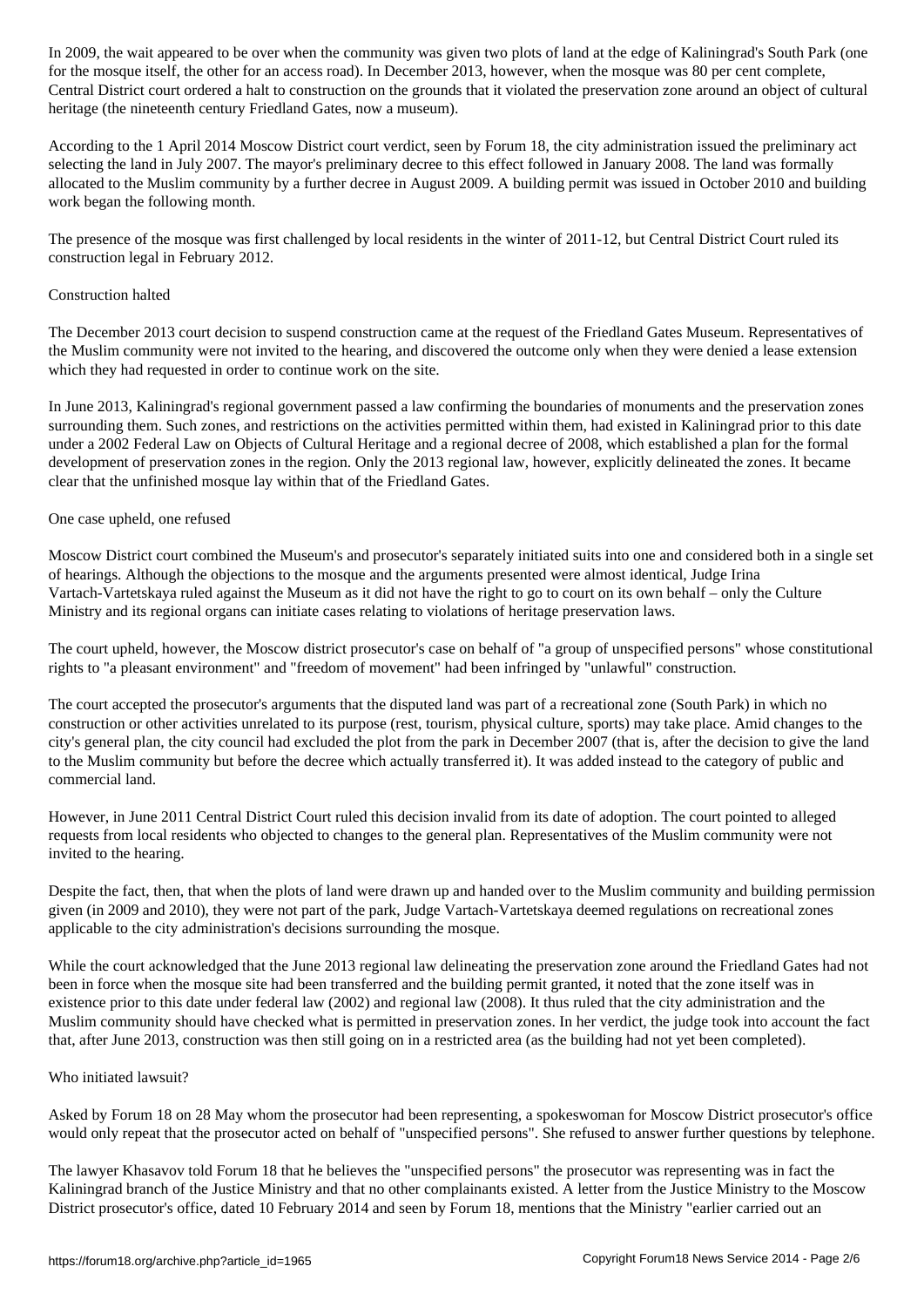Khasavov explained that the prosecutor would have no right to act for an organ of the state in this way, as the category of "unspecified persons" is meant to cover people who cannot go to court themselves (minors, the mentally incapacitated).

Khasavov also told Forum 18 that there had been no conflict between the Friedland Gates Museum and the Muslim community, and that the latter had offered the Museum free use of space beneath the prayer hall of the mosque.

Irshat Khisamov, head of the community, told the local media (confirmed to Forum 18 by Khasavov) that Museum director Marina Yadova told him in a "confidential conversation" that the mayor's office had threatened her with dismissal if she did not agree to the lawsuit. Forum 18 was unable to reach Yadova at the Museum on 5 June.

Forum 18 notes that while the city administration was a respondent in the various court cases, the claim that it would have dismissed Yadova had she not agreed to the lawsuit and the fact that it owned the Museum which brought one of the suits to rule the mosque construction illegal suggest that it was a driving force behind the moves to halt the mosque while hiding its involvement in the case.

When Forum 18 called the city administration's property department on 28 May, a spokeswoman for the land division said she was not authorised to discuss the mosque and put the phone down.

Synagogue – no, Russian Orthodox - yes

for use in the mosque case.

On 4 June, Kaliningrad Regional Court also upheld a decision suspending the construction of a synagogue, the court website noted. The city centre site was leased to the Jewish community for the period 2011-6 to enable the reconstruction of the nineteenth century New Synagogue. This was destroyed under the Nazis in the aftermath of Kristallnacht in 1938, when the city – then known as Königsberg – was part of the German region of East Prussia.

Although city authorities had not yet granted permission to build, construction work began in January 2013. On 14 March 2014, Central District court ruled that this work should be halted until a permit had been issued.

Local news outlet New Kaliningrad noted on 4 June that the city administration could not comment on why the Jewish community had not yet received a building permit.

Visiting the site in September 2013, Forum 18 observed that it is marked by a large stone inscribed "First stone of the restored Königsberg Synagogue, 16 October 2011", flanked by banners depicting the building before 1938 and an architect's drawing of the reconstruction.

By contrast, in May 2013 Kaliningrad Regional Arbitration Court upheld the request of the Russian Orthodox Aleksandr Nevsky parish to legalise their church, which had been built without a permit on land leased to the parish in the north of the city.

In 2012, the Russian Orthodox also built a house alongside a fourteenth century former Lutheran church in the village of Rodniki, just outside Kaliningrad. Both the Diocese and the regional government refused to confirm to journalists whether building permission had been granted.

Dmitry Zonin, head of the Department for Oversight over Fulfilment of Federal Law at Kaliningrad regional prosecutor's office, was quoted by New Kaliningrad news agency on 19 April 2013 as declaring that according to federal law, prosecutors "do not have the right to interfere with the activities of the Russian Orthodox Church".

In 2010 a Catholic church, which the local parish had been trying to get back since the early 1990s, was among a number of religious properties suddenly given to the Moscow Patriarchate Russian Orthodox Church by the state. Other Kaliningrad properties handed over, which also never belonged to the Patriarchate, included former Lutheran churches and castles originally built by the Teutonic knights (see F18News 14 December 2010 http://www.forum18.org/archive.php?article\_id=1521).

#### Hare Krishna in Moscow

On 26 May, the Society for Krishna Consciousness in Moscow lost its court case challenging the city Property Department's unilateral termination of its lease on a plot of land on which the community had planned to build a temple. They now have one month to appeal.

The site in question, in the Molzhaninovo District beyond the capital's ring-road, was allocated to the community in late 2006 and, after various planning requirements had been fulfilled, a consecration ceremony was held in June 2012. In the summer of 2013, however, the Property Department told the Krishna devotees that their contract would be terminated.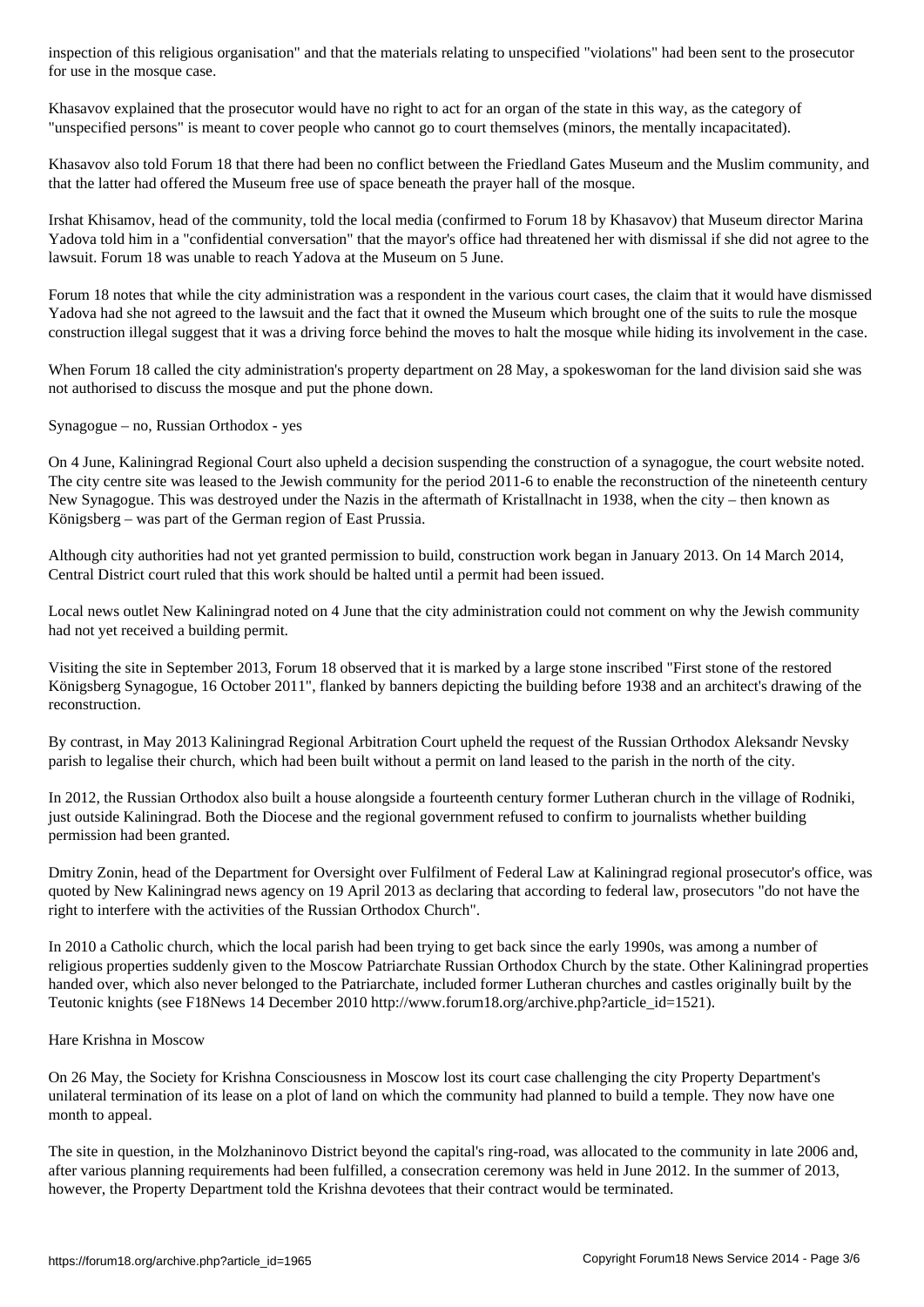the community has since been fighting a second, separate court case over this, but on 2 April requested a suspension of proceedings until a final decision has been reached in the dispute with the Property Department.

Simultaneously, the Krishna devotees have been living under threat of eviction from their rented offices near the Dinamo metro station in northern Moscow (see F18News 11 September 2013 http://www.forum18.org/archive.php?article\_id=1874).

In January, the community received another warning to vacate the premises from the Prefecture of the Northern Administrative District, and moved in early March to another rented building nearby. Their lawyer, Mikhail Frolov, told Forum 18 on 30 May that this building is expensive to rent and the funds for doing so will not last long.

Sergei Andreyev, director of the temple building project, added on 3 June that the new space is also insufficient: "How can the entire 15,000-strong community, Muscovites and Indians, who regularly visited the temple before and wish to visit it in the future, fit into a basement area of only 500 square metres? Especially when they all come to spiritual holidays? Especially when you consider that this space is now generally considered the only temple in Moscow?"

# Property Department

The Krishna devotees took the Moscow Property Department to the Moscow Arbitration Court in December 2013 over the latter's annulment of the contract granting the religious community free use of the land during the period of construction of the temple.

Under Article 30.3 of the 2001 Land Code such a plot is given for use free of charge during construction (bezvozmezdnoye srochnoye polzovaniye). Once the building has been declared fit for use (prinyato v ekspluatatsiyu), the land beneath it becomes the religious organisation's private property (Article 36) (see F18News, 26 September 2012 http://www.forum18.org/archive.php?article\_id=1747).

Lawyer Frolov told Forum 18 that "the position of the Moscow Government is simple and cynical" – that they had the right to terminate the contract "unilaterally and unconditionally", whenever they wanted.

Moscow government representatives confirmed in court that they themselves had no complaints about the Krishna adherents' activities and that the religious organisation had fulfilled the terms of the contract "conscientiously and lawfully", according to Frolov. Despite this, and the community's expenditure on the project, the contract was terminated "a month before we got the building permit". Frolov complained to Forum 18 that, in court, the Property Department did not explain their reasons for doing this.

Frolov estimated that the community had spent 70 million Roubles (12 million Norwegian Kroner, 1.5 million Euros or 2 million US Dollars) collected by community members.

The Moscow Property Department refused to answer Forum 18's questions by telephone on 3 June. Forum 18 asked in writing why the contract had been terminated and why previously dismissed residents' complaints had been taken into account. "Based on the fact that up to 23 June 2013 the plot had not been taken over and temple construction had not begun, on 4 April 2013 the Moscow City Construction and Land Commission, also taking into account the views of residents of the area, decided to terminate the contract," the Department's press office replied on 4 June.

#### Residents' complaints?

At earlier hearings in the case, the Krishna adherents asked the court to request from the Moscow government a copy of local residents' objections to the temple and the written response to it.

The letter from the Public Association of Khimki Urban District to Moscow's mayor Sergei Sobyanin (received on 25 June 2012), seen by Forum 18, stated that the Society for Krishna Consciousness was "a dangerous totalitarian sect", and that "their teaching is alien and harmful to inhabitants of Russia", and asks the Mayor to rescind building permission in Molzhaninovo.

Fazil Izmaylov, then First Deputy Prefect of Northern Administrative District, replied on 13 August 2012 that "the teachings of Hinduism are founded on peacefulness, respect for other religions, non-violence, and charity", that all religions are equal before the law in "multiconfessional" Russia, and that there was no reason that the temple would have a negative influence on Moscow's residents.

According to Frolov, at the hearing, the Property Department's representatives stated that the opinions of residents were not the reason for terminating the lease, but "were taken into account".

Andreyev, director of the temple building project, pointed out to Forum 18 that there were no houses near the temple site, and that the written complaint, oddly, came not from residents of Molzhaninovo, but from the neighbouring district of Khimki.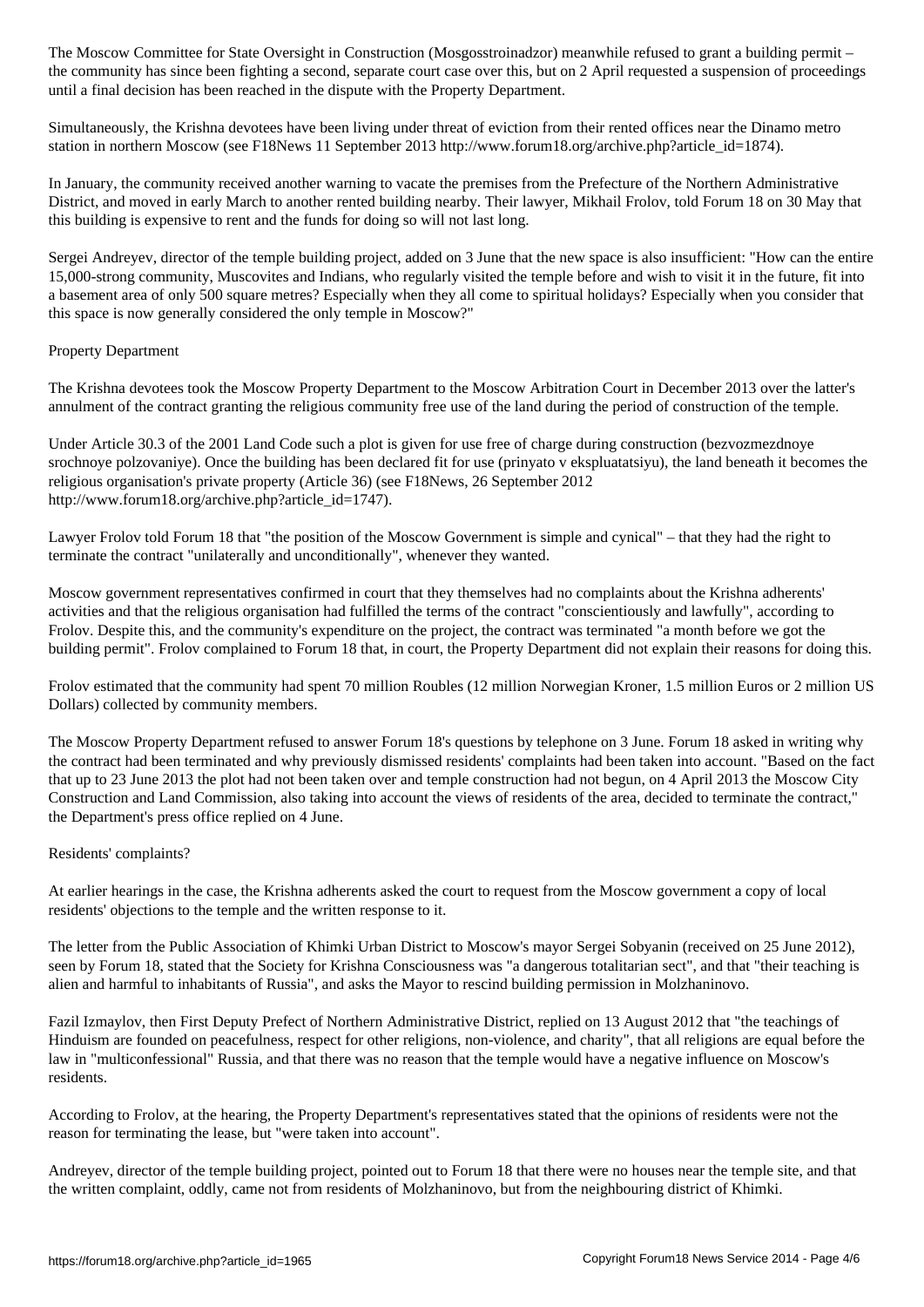remarked to Forum 18, "so they came up with 'the views of residents'."

Andreyev commented that "we all know that any religious object, including Orthodox churches in Moscow, causes protests from local residents. However, despite the protests and discontent, these objects are still being built."

#### Mosgosstroinadzor

The Krishna community applied for a building permit on 18 June 2013. Mosgosstroinadzor refused on 26 June 2013 on the grounds of absence of a land lease agreement with extension of the construction period. The contract supplied by the religious community in its application stipulated that construction was to be completed by 31 December 2012.

The Krishna devotees took Mosgosstroinadzor to Moscow Arbitration Court in December 2013 court. They argued that they had provided all necessary documents and that after a contract expires (ie. contract of free use/rental of site), it is considered renewed unless the landowner objects.

Judge Igor Korogodov upheld Mosgosstroinadzor's refusal of the building permit, ruling that the December 2012 date of completion remained valid regardless of any automatic renewal of the contract, and that since the Moscow Property Department had notified the community on 20 May 2013 that it had terminated the contract on the land, the Krishna devotees had no title to the site at the time of their application. The Moscow Property Department maintained that the contract came to an end on 23 June 2013.

Lawyer Frolov told Forum 18, however, that the community did not receive notice of the termination of the contract (which they believed to have been renewed automatically) until mid-June 2013. Since, by law, the contract remained valid for one month after such notification was received, Frolov maintains that it did not expire until mid-July 2013. Thus, the community applied for a building permit on 18 June 2013 when the contract was still in force.

The appeal against the December 2013 court decision will continue after the Krishna devotees' appeal against the 26 May ruling in the case against the Property Department.

#### **Prospects**

Frolov thinks the chance of being able to build at Molchaninovo remains only "minimal", as the land has been taken away, with little prospect of its return. "Only high political will could change the situation."

He added that the city is supposed to be "working on" the allocation of a new plot in the southern part of "New Moscow" (districts recently attached to the city from the surrounding Region).

The Moscow Property Department confirmed to Forum 18 on 4 June that the city's Committee for Architecture and Town Planning had been instructed to "study the question of siting the [temple] on alternative land in the Troitsky and New Moscow Administrative Districts".

Frolov pointed out that "realistically, this would happen in a few years, after the General Development Plan has been approved. And again, there is no guarantee that the third site would not be taken away just like that." (END)

For more background, see Forum 18's surveys of the general state of freedom of religion or belief in Russia at http://www.forum18.org/Archive.php?article\_id=1722, and of the dramatic decline in religious freedom related to Russia's Extremism Law at http://www.forum18.org/Archive.php?article\_id=1724.

A personal commentary by Alexander Verkhovsky, Director of the SOVA Center for Information and Analysis http://www.sova-center.ru, about the systemic problems of Russian anti-extremism legislation, is at F18News 19 July 2010 http://www.forum18.org/Archive.php?article\_id=1468.

A personal commentary by Irina Budkina, Editor of the http://www.samstar.ucoz.ru Old Believer website, about continuing denial of equality to Russia's religious minorities, is at F18News 26 May 2005 http://www.forum18.org/Archive.php?article\_id=570.

More reports on freedom of thought, conscience and belief in Russia can be found at http://www.forum18.org/Archive.php?query=&religion=all&country=10.

A compilation of Organisation for Security and Co-operation in Europe (OSCE) freedom of religion or belief commitments can be found at http://www.forum18.org/Archive.php?article\_id=1351.

Follow us on Twitter @Forum\_18 (http://twitter.com/forum\_18)